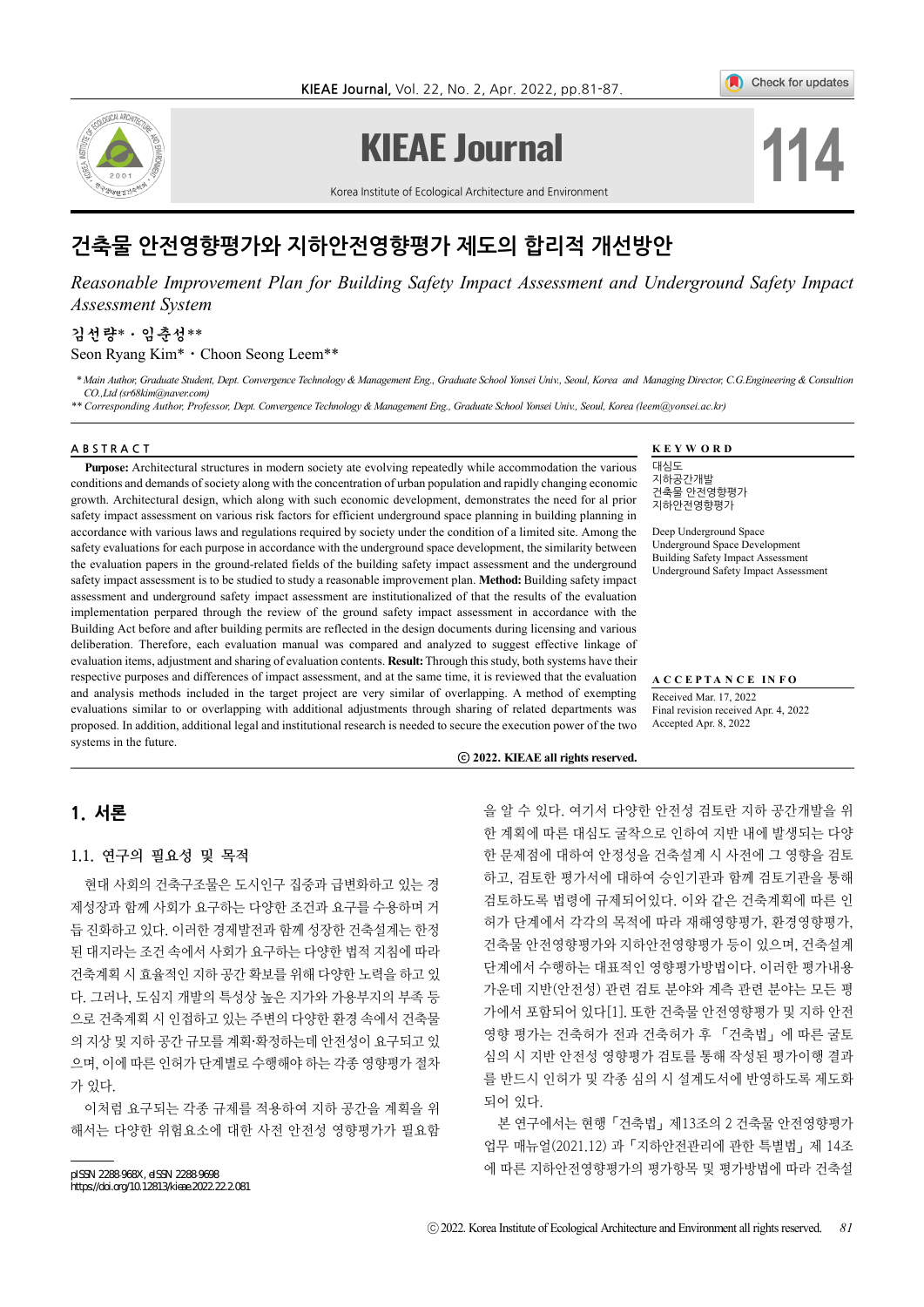계과정 단계에서 제출되어 평가하도록 법률로 제정되어있는 두 제 도의 평가항목 가운데 지반관련 분야의 중복된 평가항목과 평가(검 토)방법을 도출하고, 인허가 단계에서 건축물 안전영향평가와 지하 안전영향평가의 지반 관련 분야의 중복된 평가에 대하여 효율적이 고 합리적인 개선방안에 목적을 두고 있다[2][3].

#### 1.2. 연구의 범위 및 방법

본 연구는 건축법에 의해 시행되고 있는 다양한 평가 가운데 현행 「건축법」제13조의 2 건축물 안전영향평가 업무 매뉴얼(2021.12) 의 검토항목, 검토내용, 세부검토내용 중 지반 관련 분야와「지하 안전관리에 관한 특별법」제14조, 시행령 14조(별표2)에 따른 평 가항목을 비교 분석하여 유사성이 높거나 중복된 평가항목 및 평 가방법에 대하여 각각의 목적에 따라 실시하고 있는 영향평가의 긍정적인 효과를 지속하고, 효율적인 연계 및 공유방안의 연구를 진행하고자, 본 연구의 자료는 국토교통부를 소관부서로 두고 실 시하고 있는 영향평가 가운데「건축법」제13조의 2 따른 건축물 안전영향평가와 2018년 1월1일부터 시행하고 있는「지하안전관 리에 관한 특별법」제14조에 따른 지하안전영향평가에 한정하였 으며, 기타 재해영향평가 및 환경영향평가는 본 연구 범위에서 제 외하였다

### 2. 지반 정보 · 평가 시스템 및 법적 추진 방향

#### 2.1. 건설공사 안전관리 종합 정보망(CSI)

한정된 대지 내 지하 공간의 개발이 증가함에 따라 지반굴착의 규 모도 과거와 달리 도심지 내 대규모, 대심도의 지반굴착을 요구하고 있으며, 도로와 지중매설물 및 건축물(지하층) 등이 사업지 주변에 인접되어있는 개발이 증가하고 있다. 그러나 이러한 계획에 따른 문 제점은 계속 끊이지 않고 사고로 이어지고 있으며, 건설현장의 위험 요소 모니터링 및 시민의 안전확보를 위해 서울시의 경우 지하시설 물 통합 안전관리 대책 등을 수립하였지만, 지하 공간개발에 따른 지 하굴착 시 지반침하 및 흙막이 가시설 붕괴사고는 아직도 빈번히 발 생 되고 있다[4].

지하 공간개발에 따른 건설현장에서는 다양한 원인에 의해 다양 한 유형의 건설사고가 발생하고 있으며, 이를 분석한 결과 비슷한 유 형의 사고들로 구분할 수 있다. 이처럼 지하 공간개발에 따른 안전관 리가 우리 건설공사에 미치는 영향은 상당히 크며, Fig. 1.에서 보는 바와 같이 건설공사 안전관리 종합정보망(Construction Safety Manage ment Integrated Information, CSI)의 분석결과에 따르면, 지반침하에 영향을 미치는 요인과 이에 따른 건설사고 위험요소 및 가시설공사 중 2020년 건설사고 중 위험요소별 굴착 시 흙막이 가 시설의 사고가 41.2%의 매우 높은 사고비율을 나타내고 있다[5].

2020년 건설사고 중 위험요소별, 가시설공사 사고 통계자료에서 보는 바와 같이 지하공간개발에 따른 지하굴착시 흙막이 가시설의 사고 비중이 41.2%를 나타내고 있는 것으로 시공 중 발생 되는 사고 로 인한 파괴 또는 지반굴착 심도가 증가함에 따라 발생 되는 변위는 반드시 지하수 저하 및 지반침하를 동반함으로써 지상의 인접한 건



Classification of temporary facility construction accidents in 2020



*Fig. 1. Statistics of construction and temporary facility accidents in 2020 by risk factor* 

축구조물, 인접대지 및 인도, 차도, 지하매설물, 지하시설물(지하철, 지하도로) 등에 문제를 초래하고 있음을 확인할 수 있었다. 즉, 지하 공간 계획 시 인허가 단계 중 건축허가 전평가하는 "건축물 안전영 향평가" 의 지반 관련 분야와 "지하안전영향평가"의 평가항목 및 평 가내용의 검토는 두 제도의 안전성 평가에서 매우 주요한 평가요소 임을 확인할 수 있다.

#### 2.2. 지하안전정보시스템(JIS)

지하 공간개발에 따라 발생하는 지반침하가 사회적 문제로 인식 됨에 따라 지반침하 방지 및 지하의 안전한 개발과 그 이용의 목적을 위하여 지하안전정보시스템을 구축하였다. 이런 시스템은「지하안 전에 관한 특별법」에 따라 지하안전평가 업무 신청 및 승인 등을 지 원하는 시스템이다[6].

이와 같은 시스템의 관리를 통해 지반침하에 대한 불안감 해소 및 안전한 지하개발을 통해 사회안전 관리의 비용 절감을 예상하는 효 과를 기대하고 있으며, 지하안전평가의 실시현황, 지하개발 사업정 보, 지하안전평가 전문기관현황 및 행정처분등의 관리를 하고 있으 며, 현재 지하안전평가를 협의하는 지방청은 서울지방국토관리청, 원주지방국토관리청, 대전지방국토관리청, 익산지방국토관리청, 부산지방국토관리청, 제주특별자치도청 등으로 구분하여 협의 및 평가서 검토를 실시하고 있다.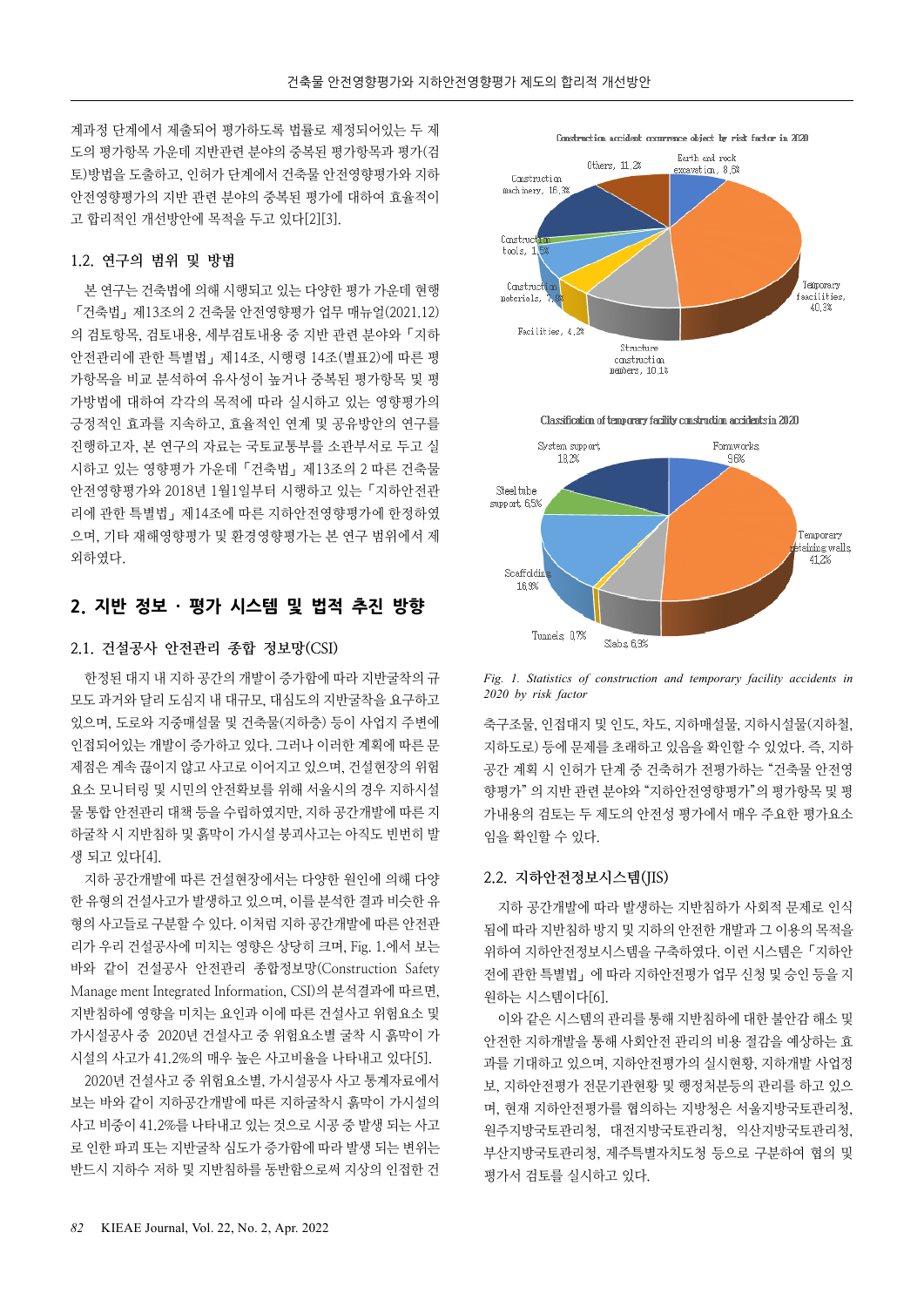#### 2.3. 건축물 안전영향평가 대상건축물 및 적용 범위

건축물 안전영향평가는 「건축법」제13조의2 및 「건축법 시행 령」 제10조의 3, 「건축법 시행규칙」제9조의2규정에 따른 건축 물 안전영향평가 시 적용하는 법령이다[3].

이러한 건축물 안전영향평가 대상 및 적용 범위는「건축법」제 13조의2 제2항에 따른 층수가 50층 이상이거나 높이가 200m 이상 인 건축물인 초고층 건축물 또는 연면적이 10만㎡ 이상이면서 16층 이상의 건축물에 한하여 적용하고 있으며, 건축물 안전영향평가의 평가기관으로는 「시설물의 안전관리에 관한 특별법」제25조에 따 른 한국시설안전공단, 「과학기술분야 정부출연연구기관 등의 설 립,운영 및 육성에 관한 법률」제 8조에 따른 한국건설기술연구원, 「한국토지주택공사법」에 따른 한국토지주택공사, 「한국부동산 원법」에 따른 한국부동산원 등에서 실시하고 있다[3].

건축물 안전영향평가는 구조 등 관련 분야와 지반 관련 분야로 크 게 구분하고 있으며, 첫째 구조 등 관련 분야의 평가항목으로는 설계 기준 및 하중의 적정성, 재료 및 공법의 적정성, 하중 저항 시스템의 해석 및 설계 적정성, 구조 안전성, 풍동실험, 피난계획으로 항목이 분 류되어 있으며, 지반 관련 분야의 평가항목으로 지반조사 및 지내력 산정결과의 적정성, 흙막이설계의 적정성, 인접 대지 지반 안전성으 로 구분하여 검토하도록「건축법」제13조의2, 「건축법 시행령」제 10조의 3,「건축법 시행규칙」제9조의2 규정에 명시되어 있다.

#### 2.4. 지하안전영향평가 대상사업 및 적용 범위

지하안전영향평가는 도심지 대심도의 지하 공간개발이 증가하고 있는 가운데 지난 2016년 1월「지하안전에 관한 특별법」이 제정 되어, 2018년1월1일부터 지하안전영향평가의 대상사업의 종류 및 범위, 평가항목 등을 체계적으로 정한「지하안전에 관한 특별법」 제14조, 시행령 별표 1 기타사항에 의거「건축법」제2조제1항제2 호에 따른 건축물 설치사업 등에 대하여 평가대상 사업지로 규정하 여 평가를 시행하고 있다[2].

Table 1.과 같이 평가대상에 포함되는 사업지는 굴착규모에 따라 지하안전영향평가, 소규모 지하안전영향평가로 구분되어 시행하 며, 사후지하안전조사는 지하안전영향평가 대상지에 한하여 시행

하고 있다. 평가서 작성은 크게 평가지역의 설정, 지반 및 지질 현황, 지하수 변화에 의한 영향검토, 지반안전성 검토, 지하안전확보방안 수립의 평가작성항목으로 구분하며, 지하안전영향평가에 한하여 사후지하안전영향조사 시기를 명시하여 시행하도록 하고 있다.

이와 같은 지하안전영향평가서 표준 매뉴얼을 통해 작성된 평가 서는 승인기관의 장에게 제출하고, 승인기관의 장은 건축허가 등 승 인을 하기 전 반드시 국토부장관에게 협의를 요청하도록 규정하고 있다.

#### 2.5. 지하 안전관리계획 및 법적 추진 방향

최근 도심지에서 발생한는 지반침하를 예방하고자 국토교통부는 지반침하가 사회 전반에 미치는 영향을 고려하여『제1차 지하안전 관리 기본계획』('20~'24년)에 따라 5년 단위의 법정계획으로 삼 고, 1년 여간 법 운영 결과를 살펴 제도의 미비점 보완을 통해 선제적 이고 체계적인 조기 지하안전관리 정착을 효과적 운영하기 위하여 수립되었다.

이러한 기본계획의 주요 내용은 효율적 운영을 위하여 도입된 지 하안전관리 제도에 대하여 지자체에서는 선진형 지하안전 관리체계 의 구축을 실시하고, 지하안전 총괄부서의 설치를 통해 지하관리체 계를 지자체 중심으로 운영하며, 지하안전평가제도의 실효성을 거 두기 위해 제도가 정착하는 과정 중 확인된 미비점을 개선하고, 다음 으로 연구개발, 교육강화, 인력육성 등의 지하안전관리에 필요한 역 량을 증대시키고, 지반침하 발생으로 인하여 안전에 대한 국민들의 불안감을 최소화하기 위한 지원체계 구축 및 이에 대한 서비스인 지 하 정보 활용을 확대하는 것을 주요계획으로 하고 있다.

#### 2.6. 지하 공간개발을 위한 지하 안전관리 계측방안

지하 공간이란 경제적 이용이 가능한 범위 안에서 지표면의 하부 에 자연적 또는 인위적으로 조성한 공간을 뜻하는 용어로 미국 지하 공간협회(American Underground Space Associa tion, AUA)에서 정의하고 있다[7].

지하공간개발로 인해 인접 대지에 미치는 영향의 피해정도가 사 회적 문제로 인식됨에 따라 각각의 목적에 맞는 건축물 안전영향평

| <b>Classification</b>      | <b>Underground Safety Impact Assessment</b>                                                                      | (Small-Scale) Underground Safety<br><b>Impact Assessment</b>                                                     | Post-Underground Safety Impact Survey   |
|----------------------------|------------------------------------------------------------------------------------------------------------------|------------------------------------------------------------------------------------------------------------------|-----------------------------------------|
| Subject to                 | Excavation of More Than 20m or                                                                                   | Excavation Less Than 10m~20m                                                                                     | Excavation of More Than 20m or          |
| Application                | Tunnel construction                                                                                              |                                                                                                                  | Tunnel construction                     |
| Time                       | Approval of the Business Plan or                                                                                 | Approval of the Business Plan or                                                                                 | Proposal Period for Underground Satety  |
|                            | Before Approval                                                                                                  | Before Approval                                                                                                  | Impact Assessment                       |
| Performer                  | Underground Developer                                                                                            | Underground Developer                                                                                            | Underground Developer                   |
| Agent                      | Institution Specializing in Underground                                                                          | Institution Specializing in Underground                                                                          | Institution Specializing in Underground |
|                            | Safety Impact Assessment                                                                                         | Safety Impact Assessment                                                                                         | Safety Impact Assessment                |
| Evaluation Items           | Underground Safety Impact Assessment                                                                             | Underground Safety Impact Assessment                                                                             | Underground Safety Impact Assessment    |
|                            | Standard Manual, 2021.                                                                                           | Standard Manual, 2021.                                                                                           | Standard Manual, 2021.                  |
| Discussion and<br>Approval | Approval Agency,<br>Minister of Land.<br>Korea Expressway,<br>Korea Authority of Land &<br>Infrastructure Safety | Approval Agency,<br>Minister of Land.<br>Korea Expressway,<br>Korea Authority of Land &<br>Infrastructure Safety | Approval Agency,<br>Minister of Land    |

*Table 1. Summary of Underground Safety Impact Assessment*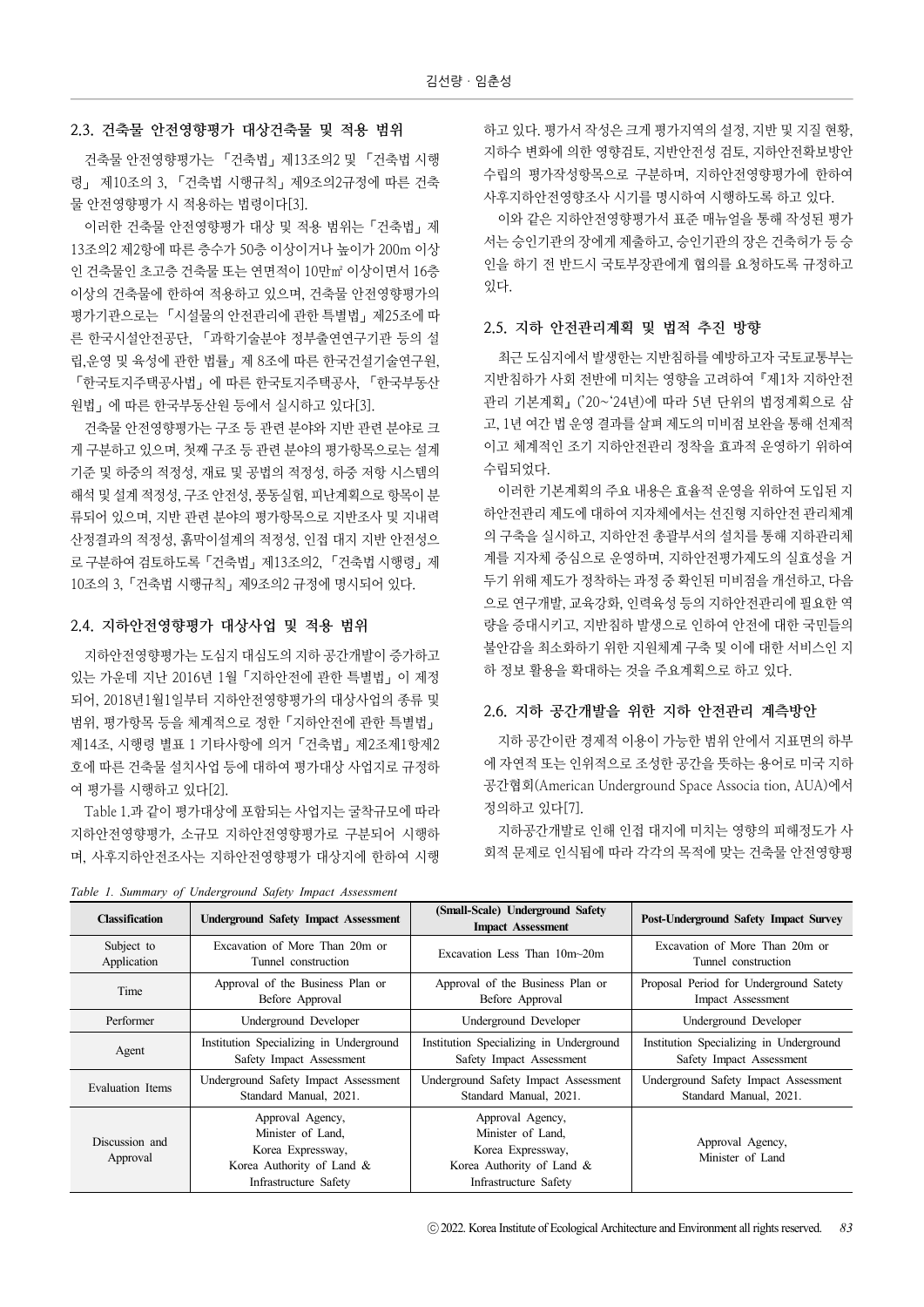| <b>Type</b>           | <b>Measurement Management-related</b><br>Law(Article 27, Industrial Safety<br>and Health)             | Measurement Management-related Standards and Guidelines                                                     |                                                                                                             |  |
|-----------------------|-------------------------------------------------------------------------------------------------------|-------------------------------------------------------------------------------------------------------------|-------------------------------------------------------------------------------------------------------------|--|
|                       |                                                                                                       | Seoul Urban Infrastructure Headquarters                                                                     | <b>Housing and Construction Headquarters</b><br>of Seoul                                                    |  |
| Title                 | Standard Safety Operation Guidelines<br>for Excavation Construction                                   | Revised Measurement Management<br>Technique of Seoul Subway (2015)                                          | Manual of Seoul City Excavation<br>Committee Review (2018)                                                  |  |
| Installation Target   | Logitudinal and lateral displacements<br>are measured when excavation depth<br>is $10.5m$ , or deeper | Retaining structures for subway excavation                                                                  | Excavation construction with depth of<br>10m or deeper, or two or more<br>underground floirs                |  |
| Measurement Items     | Wathe level meter, inclinometer,<br>load cell, settlement pin, strain<br>gauge                        | Water level meter, inclinometer, load cell,<br>settlement pin, strain gauge, building<br>inclinometer, etc. | Water level meter, inclinmeter, load cell,<br>settlement pin, strain gauge, structure<br>inclinometer, etc. |  |
| Installation Interval | Unspecified                                                                                           | $0 - 50m$<br>(20m maximum in the case of strain gauge)                                                      | Unspecified<br>(Only installation locations are specified)                                                  |  |

*Table 2. Lawa and standards related to measurement management in South Korea*

가 및 지하안전영향평가, 각종 건축심의, 건축허가, 구조심의, 굴토 심의를 실시하고 있으며, 특히 지하 안전확보에 관한 관리방안의 필 요성이 대두됨에 따라 각 지자체 및 시설물관리 기관에서도 설계부 터 시공 시까지 계측관리 계획을 반드시 수립 및 계측기의 종류 및 계측기기 항목, 설치 및 시공방법과 측정 빈도, 관리기준치를 평가 서 및 도면에 명기하게 하여 관리하고 있다[1].

Table 2.는 지하 공간개발을 위한 지하 안전관리 계측방안에 대한 주요 국내 계측관리 관련 기준 및 지침을 요약하였다[8].

## 3. 건축물 안전영향평가와 지하안전영향평가의 제도 비교 및 분석

3.1. 건축물 안전영향평가 제도

한정된 지상의 공간을 대신하여 가용용지 확보, 도시 재정비, 교 통량 및 민원문제의 해결을 위한 목적으로 건축계획 시 지하 공간의 효율적인 사용을 위해 대심도 지하 공간개발이 증가하고 있다.

건축물 안전영향평가 제도의 목적은 영 제10조의3 제1항에 따 른 건축물에 대하여 건축물의 구조 안전과 인접 대지의 안전에 미 치는 영향 등의 객관적인 공정한 평가의 수행이 목적이다. 이처럼 지하 공간개발 시 다양한 원인이 복합적으로 작용하여 지반의 문제 점을 발생시키게 되어 지하 공간개발을 계획하는 사업부지 내 신축 건축물과 인접 대지에 미치는 영향을 미치는 평가대상과 적용 범위 로는「건축법」제13조의2 제2항에 따른 층수가 50층 이상이거나 높이가 200m 이상인 건축물인 초고층 건축물 또는 연면적이 10만 ㎡ 이상이면서 16층 이상의 건축물에 한하여 적용 범위를 규정하 고 있다.

평가를 위한 제출서류는 Table 3.과 같이 건축물 안전영향평가 검 토 및 평가를 위한 대상건축물과 인접 대지 지반 관련 분야에 한하여 제출하는 도서종류 및 표시하여야 할 세부내용을 요약하였다. 건축 물 안전영향평가를 위한 검토항목으로는 현행 법령에서 요구하는 건축물 안전영향평가 매뉴얼(2021.12)의 검토항목을 통해 평가서 를 작성하고 관련 도서를 제출하여 검토 및 평가를 받도록 규정하고 있다. 이러한 건축물 안전영향평가 검토항목으로는「건축법 시행 령」제10조의 3제3항 및 평가기준 제45조에 따라 평가 기준과 같으 *Table 3. Documents to be Submission in the Geotechnical Field*

| <b>Classification</b>        | <b>Book Kind</b>                                              | <b>Detailed Contents</b>                                                                                                                                                                                                                                                                                                                                                                                                   |  |
|------------------------------|---------------------------------------------------------------|----------------------------------------------------------------------------------------------------------------------------------------------------------------------------------------------------------------------------------------------------------------------------------------------------------------------------------------------------------------------------------------------------------------------------|--|
| 1. Target<br><b>Building</b> | Geotechnical<br>Survey                                        | 1) Ground Survey of 2 Holes or More<br>2) Geotechnical Survey Overiew<br>3) Various Test Contents and Results<br>4) Drill Log, Secondary Wave Test<br>Date, Classification of the Ground<br>5) Cassification and Properties of Soil<br>and Bedrock<br>6) Groundwater Level and Bearing<br>Capacity<br>7) Permeability Coefficient by Stratum<br>8) Groundwater Flow Analysis<br>According to Ground Excavation             |  |
|                              | Earth<br>Retaining<br>Walls Plan                              | 1) Excavation Plan<br>2) Reason for Selection of Earth<br>Retaining Method<br>3) Earth Retaining Structure Design<br>Drawing<br>4) Structural Invoice for Retaining Wall,<br>Support, Waterproofing, Reinforcement<br>Construction Method, etc.<br>5) Examination of the Impact of Ground<br>Subsidence Due to Excavation<br>6) Analysis of Groundwater Level<br>Change According to the Installation<br>of Retaining wall |  |
| 2. Adjacent<br>Property      | Underground<br>Facility<br>Status Map<br>and Impact<br>Review | 1) Current Status Diagram of<br>Underground Facilities<br>(Sewerage, Electric Power Facilities,<br>Telecommunication Facilities, Gas<br>Supply Facilities, Common Areas,<br>Underpasses, Subways)<br>2) Results of Ground Safety Impact<br>Analysis Due to Excavation Work<br>3) Results of Safety Analysis of<br>Surrounding Facilities                                                                                   |  |

며, 건축구조기준에서 규정하고 있는 사항과 건축구조기준에서 규 정하지 않은 사항 등 크게 두 가지로 구분되어 있다.

이와 같은 사항 규정 중 지반 관련 분야에 해당하는 검토항목 및 검토내용을 구분하여 Table 4.와 같이 요약하였다[3].

건축물 안전영향평가의 승인절차로 평가위원회의 구성은 외부 자문위원, 내부 평가위원과 타 기관 평가위원으로 운영되며, 건축구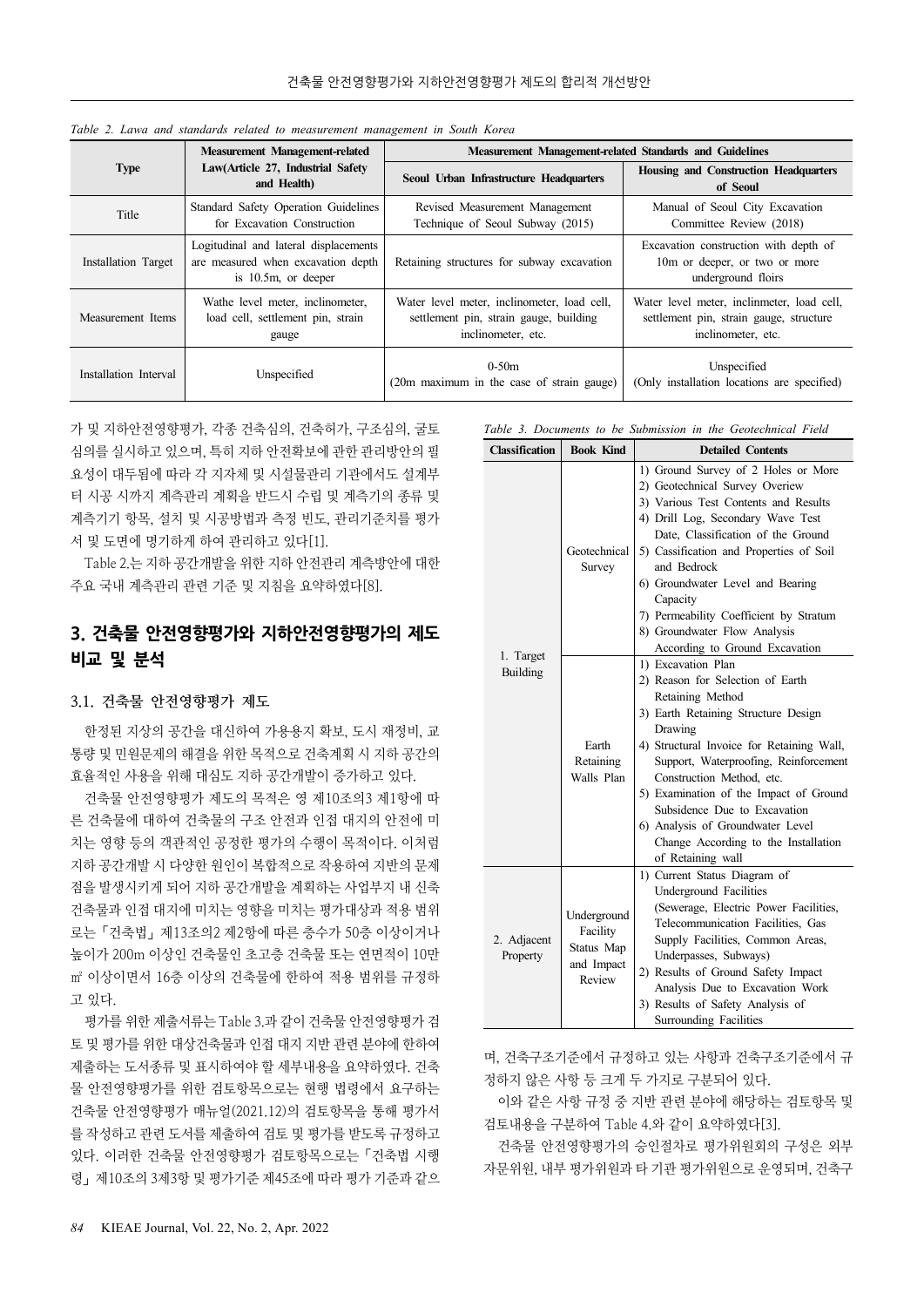| <b>Geotechnical Field</b>                                  |                                                                                                              |  |  |
|------------------------------------------------------------|--------------------------------------------------------------------------------------------------------------|--|--|
| Matters Stipulated in the Building Structural Standards    |                                                                                                              |  |  |
| <b>Review Items</b>                                        | <b>Review Contents</b>                                                                                       |  |  |
| 1. Appropriateness                                         | 1) Geotechnical Survey Method and<br>Adequacy of Results                                                     |  |  |
| Geotechnical Survey<br>and Bearing<br>Capacity Calculation | 2) Appropriateness of the Basis for<br>Calculation Bearing Capacity                                          |  |  |
| <b>Results</b>                                             | 3) Appropriateness of Estimating the<br>Groundwater Level                                                    |  |  |
| 2. Appropriateness                                         | 1) Appropriateness of Retaining Method<br>Selection and Design Process                                       |  |  |
| of Retaining Design                                        | 2) Result of Analysis of Groundwater Level<br>Fluctuation According to the Installation<br>of Retaining Wall |  |  |
|                                                            | Matters Not Stipulated in the Building Structural Standards                                                  |  |  |
| <b>Review Items</b>                                        | <b>Review Contents</b>                                                                                       |  |  |
|                                                            | 1) Appropriateness of Topographic and<br>Geological Surveys                                                  |  |  |
| 3. Ground Safety of                                        | 2) Review of the Impact of Groundwater<br>Changes                                                            |  |  |
| Adjacent Sites                                             | 3) Result of Analysis of Ground Safety<br>Impact Due to Excavation Work                                      |  |  |
|                                                            | 4) Results of Analysis of Safety Impact on                                                                   |  |  |

*Table 4. Geotechnical Field Review Items and Contents*

조, 지반공학 분야의 위원으로 구성된다. 건축물 안전영향평가의 소 요기간은 영 제10조의3제4항에 따라 허가권자로부터 검토요청을 접수한 날부터 30일 이내로 하고, 20일의 범위에서 그 기간을 한차 례 연장할 수 있으며, 중간설계 단계의 도서를 기준으로 하고 있고, 건축허가 신청 시 반영하도록 하고 있다.

Surrounding Facilities

#### 3.2. 지하안전영향평가 제도

도심지 건축개발로 인한 지반침하 및 지하 공동 발생으로 인하여 사회적 문제는 과거에도 빈번히 발생하고 있다. 지난 2014년 서울시 석촌 지하차도 지반침하 사고 발생으로 인하여 사회적 문제점으로 크게 인식되기 시작하였다.

2015년 10월 국토교통부 위원회, 2015년 11월 법제사법위원회, 2015년 12월 국회 본회의를 통과하였으며, 지하 공간개발에 따른 지반침하의 문제로 인하여 사회, 경제적 손실 등 인명과 재산의 피 해예방을 위하여 2016년 1월「지하안전에 관한 특별법」(약칭, 지하안전법이라 한다)이 제정되었고, 이어 2018년 1월 1일부터 시행되고 있으며, 구리시 지반침하사고 중앙지하사고조사위원회 조사보고서('20.12)에 따른 재발방지방안을 반영하여 2021년 7월 개 정(제1차)된 지하안전영향평가서 표준매뉴얼을 배포하여 평가를 하 고 있다[1].

지하안전영향평가 제도의 목적은 지반침하로 인하여 발생하는 위해를 사전에 방지하고 공공의 안전을 확보하기 위하여 지하(지하 공간개발)를 안전하게 이용, 개발하기 위한 안전관리체계를 확립하 *Table 5. Evaluation Items and Methods of Underground Safety Impact Assessment*

| <b>Geotechnical Field</b>                               |                                                                                                                                                                                                        |  |  |
|---------------------------------------------------------|--------------------------------------------------------------------------------------------------------------------------------------------------------------------------------------------------------|--|--|
| <b>Evaluation Items</b>                                 | <b>Assessment Methods</b>                                                                                                                                                                              |  |  |
| 1. Ground and<br>Geological Status                      | 1) Information Analysis Through the<br>Underground Information Integration System<br>2) Boring Investigation<br>3) Water Permeability Test<br>4) Geophysical Exploration                               |  |  |
| 2. Review of the<br>Impact of<br>Groundwater<br>Changes | 1) Groundwater Survey Through Observation<br>Network (Flow Direction, Flow Rate, etc.)<br>2) Groundwater Irradiation Test<br>(Pumping Test, Llug-Test, etc.)<br>3) Wide-area Groundwater Flow Analysis |  |  |
| 3. Ground Safety                                        | 1) Ground Safety Analysis According to<br><b>Excavation Work</b><br>2) Safety Analysis of Surrounding Facilities                                                                                       |  |  |

는 것을 주요 방안으로 하고 있다[2].

「지하안전에 관한 특별법」제14조에 따른 대상사업의 종류 및 범위에 따라「건축법」제2조제1항제2호,「주택법」제15에 의거 건축물 계획 시 이 법을 적용하여야 하며, 굴착 심도가 10m~20m는 소규모 지하안전영향평가, 굴착심도 20m 이상은 지하안전영향평 가 대상으로 착공 후 지하안전조사를 반드시 실시하도록 규정하고 있고, 국토교통부에서 배포한 지하안전영향평가서 표준매뉴얼 (2021.7, 개정1판)에 따라 작성되어야 한다. 이 제도의 평가항목으 로는 지하 안전에 영향을 미치는 예상 지역의 설정, 지반 및 지질 현 황, 지하수 변화에 의한 영향평가, 굴착공사에 따른 지반 안전성 영 향분석과 주변 시설물의 안전성 검토 및 계측관리를 통한 지하 안전 확보방안 수립이 대표적인 평가수행항목이며, Table 5.는「지하안 전에 관한 특별법」시행령 14조 별표2에 따른 지하안전영향평가의 평가항목과 평가방법을 요약하였다.

지하안전영향평가의 승인절차는 평가서 및 사업계획서 등 평가에 필요한 자료를 승인기관의 장에게 제출하고, 승인기관의 장은 건축 허가 등 승인을 하기 전 국토부장관에게 협의를 요청해야 하고, 「지 하안전에 관한 특별법」법 제16조4항, 시행령 제17조의3에 따라 대 통령이 정하는 기간인 30일 이내에 승인기관장 등에게 협의 내용을 통보하여야 한다고 명시되어 있으며, 부득이한 사유로 협의 기간을 50일로 연장할 수 있으며, 지하안전영향평가서의 검토기준 및 방법 과 보완 및 조정에 필요한 사항은 대통령령으로 정하고 있다[2].

이러한 평가서는「지하안전에 관한 특별법」제25조1항에 따라 국토교통부에 등록된 지하안전평가 전문기관에서 수행하고, 최근 (2022.1.28.) 신설된 제19조의2에 따라「건축법」제21조에 따른 착공신고의 수리 전까지 승인하도록 개정하였다.

#### 3.3. 건축물 안전영향평가와 지하안전영향평가 제도 비교 분석

건축물설계 계획에 따라 관련 법령에 의거 평가해야 하는 건축물 안전영향평가와 지하안전영향평가 두 제도를 비교 분석한 결과 법 령 및 평가의 목적에 따른 분명한 차별성이 있었으며, 소관 부처는 동일한 것으로 확인되었다[2][3].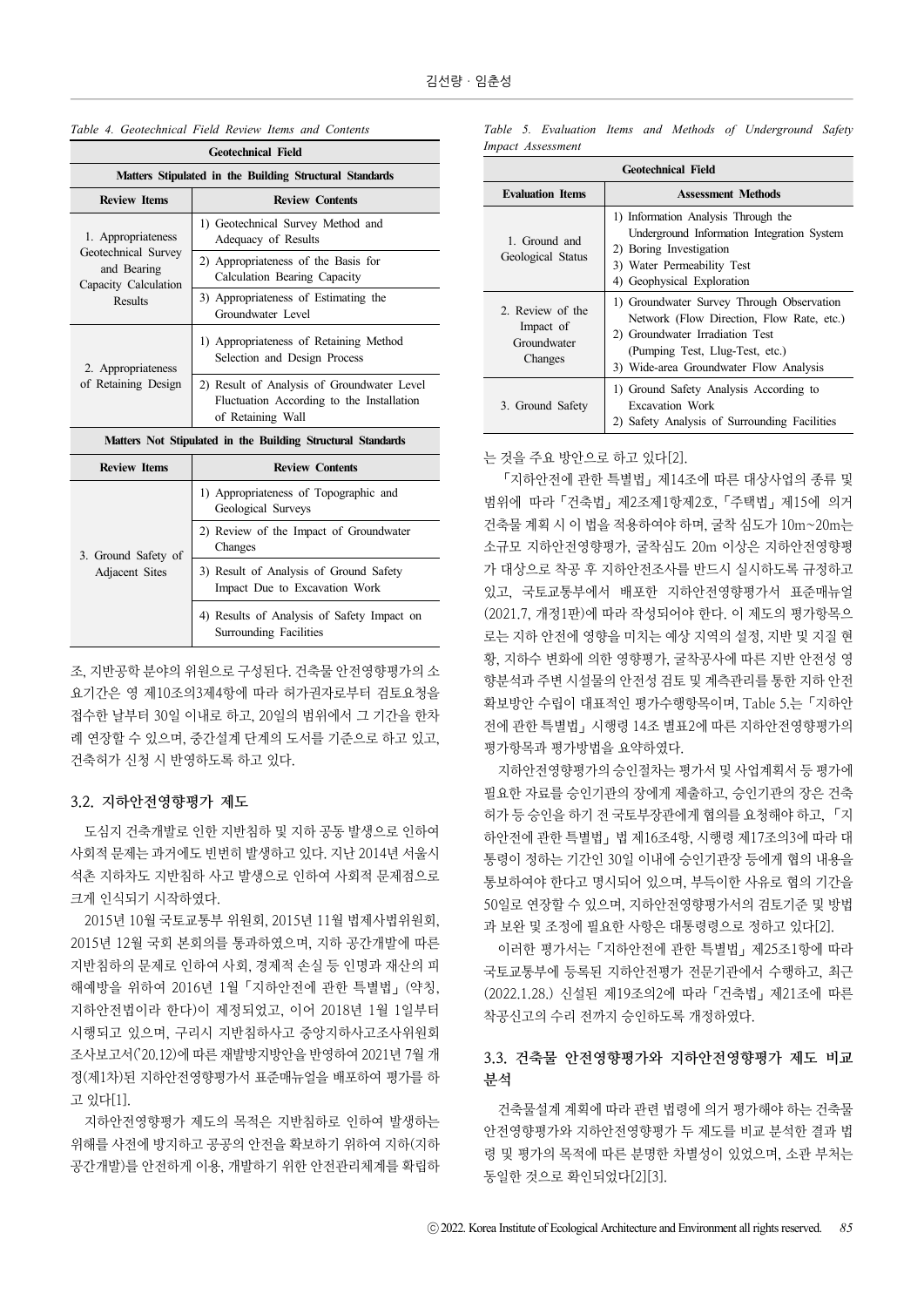Table 6.은 두 제도에 한하여 관련 근거 법령, 소관 부처와 평가목 적 및 대상사업과 주요 평가내용 등 일반개요를 요약하였다.

Table 7.은 건축물 안전영향평가 및 지하안전영향평가 평가항목 및 평가내용 비교"한 내용을 요약하였으며, 기초자료는 건축물 안전 영향평가 업무 매뉴얼(2021.12)에 따른 지반 관련 분야의 검토항목 및 검토내용과 지하안전에 관한 특별법 제14조, 시행령제14조(별표 2)에 따른 지하안전영향평가의 평가항목과 평가방법을 적용하였

*Table 6. Overview of Building Safety Impact Assessment and Underground Safety Impact Assessment*

| <b>Classification</b>               | <b>Building Safety</b><br><b>Impact Assessment</b>                                                                        | <b>Underground Safety</b><br><b>Impact Assessment</b>                                                                            |
|-------------------------------------|---------------------------------------------------------------------------------------------------------------------------|----------------------------------------------------------------------------------------------------------------------------------|
| Relevant<br>Statutory<br>Provisions | <b>Building Laws</b>                                                                                                      | Special Act on<br>Underground Safety<br>Management                                                                               |
| Competent<br><b>Ministries</b>      | Minister of Land                                                                                                          | Minister of Land                                                                                                                 |
| Purpose                             | Assessment of Impact<br>on Structural Safety of<br>Buildings and Safety of<br>Adjacent Sites                              | Investigation, Prediction,<br>Evaluation, and<br>Countermeasures for Impact<br>on Underground Safety                             |
| Subject to<br>Application           | High-Rise Building,<br>Buildings with a Total<br>Floor Area of 100,000<br>Square Meters or More<br>and 16 Stories or More | 69 Projects in 17 Fields,<br>Business Evaluation Beyond<br>a Certain Depth<br>Excavation of More Than<br>$20m$ or $10m$ to $20m$ |
| Main<br>Evaluation<br>Contents      | Structure-Related Fields<br>$(6$ Items),<br>Geotechnical Field<br>$(3$ Items)                                             | Geotechnical Field<br>$(3$ Items)                                                                                                |

다. 이러한 서로 다른 각각의 목적에 따른 평가임에도 불구하고, Table 6.의 건축물 안전영향평가 및 지하안전영향평가의 개요에 나 와 있는 주요 평가내용의 지반 관련 분야(3개 항목)에 대하여, 두 제 도 간의 적용하는 건축물 안전영향평가의 검토항목, 검토내용과 지 하안전영향평가(제14조) 평가항목, 평가방법의 내용이 유사함과 중 복된 것을 두 제도의 비교 분석을 통해 확인할 수 있었다. 또한, 이와 같은 두 제도는 영향평가의 시작인 현장조사 및 현황조사의 중요성 을 강조하고 있으며 이를 기초하여 영향을 예측 및 평가를 수행함을 알 수 있다.

이와 같이 지하안전영향평가의 지반 및 지질 현황의 평가항목과 건축물 안전영향평가의 지반조사 및 지내력 산정결과의 적정성 항 목에 대하여 검토내용 및 평가방법 모두 동일함을 확인할 수 있었으 며, 다만 지하안전영향평가의 평가방법에서 지하정보통합체계를 통한 정보분석을 추가로 평가 시 요구하고 있다. 또한 건축물 안전영 향평가 지반 관련 분야의 흙막이설계의 적정성과 인접 대지 지반안 정성은 지하안전영향평가의 지하수 변화에 의한 영향과 지반안정성 은 두 영향평가 모두 검토내용과 평가방법이 같으며, 건축물 안전영 향평가의 흙막이설계의 적성성에서 계측관리시스템의 계획 및 수립 을 해야 하며, 지하안전영향평가에서는 별도의 장을 통해 계측관리 계획을 영향평가서에 수록하도록 명시되어 있다.

따라서, 건축물 안전영향평가의 지반분야 에 해당하는 3가지 주 요항목인 지반조사 및 지내력 산정결과의 적정성, 흙막이설계의 적 정성, 인접대지 지반안정성에 대한 검토항목이 모두 반영된 지하안 전영향평가서 표준매뉴얼(2021.7. 국토교통부)의 주요 평가항목인 지반 및 지질현황, 지하수 변화에 의한 영향, 지반안전성의 항목으 로 조정하고, 추가 항목으로는 지하안전영향평가에 반영되지 않은 건축물 안전영향평가의 검토항목 중 지반조사 및 지내력 산정결과

*Table 7. Comparison of Manual Evaluation Items and Evaluation Contents of Building Safety Impact Assessment and Underground Safety Impact Assessment*

| <b>Building Safety Impact Assessment</b><br>(Geotechnical Field)                         |                                                                                                                                                                                                                                                                     | <b>Underground Safety Impact Assessment</b>       |                                                                                                                                                                                                                  |
|------------------------------------------------------------------------------------------|---------------------------------------------------------------------------------------------------------------------------------------------------------------------------------------------------------------------------------------------------------------------|---------------------------------------------------|------------------------------------------------------------------------------------------------------------------------------------------------------------------------------------------------------------------|
| <b>Main Review Items</b>                                                                 | <b>Review Contents</b>                                                                                                                                                                                                                                              | <b>Main Evaluation Items</b>                      | <b>Assessment Methods</b>                                                                                                                                                                                        |
| 1. Appropriateness<br>Geotechnical Survey<br>and Bearing Capacity<br>Calculation Results | 1) Geotechnical Survey Method and Adequacy<br>of Results<br>2) Appropriateness of the Basis for Calculation<br>Bearing Capacity<br>3) Appropriateness of Estimating the<br>Groundwater Level                                                                        | 1. Ground and<br>Geological Status                | 1) Information Analysis Through the<br>Underground Information Integration<br>System<br>2) Boring Investigation<br>3) Water Permeability Test<br>4) Geophysical Exploration                                      |
| 2. Appropriateness of<br>Retaining Design                                                | 1) Appropriateness of Retaining Method<br>Selection and Design Process<br>2) Result of Analysis of Groundwater Level<br>Fluctuation According to the Installation of<br>Retaining Wall,                                                                             | 2. Review of the Impact<br>of Groundwater Changes | 1) Groundwater Survey Through<br><b>Observation Network</b><br>(Flow Direction, Flow Rate, etc.)<br>2) Groundwater Irradiation Test<br>(Pumping Test, Llug-Test, etc.)<br>3) Wide-area Groundwater Flow Analysis |
| 3. Ground Safety of<br>Adjacent Sites                                                    | 1) Appropriateness of Topographic and<br>Geological Surveys<br>2) Review of the Impact of Groundwater<br>Changes<br>3) Result of Analysis of Ground Safety Impact<br>Due to Excavation Work<br>4) Results of Analysis of Safety Impact on<br>Surrounding Facilities | 3. Ground Safety                                  | 1) Ground Safety Analysis According to<br><b>Excavation Work</b><br>2) Safety Analysis of Surrounding Facilities                                                                                                 |